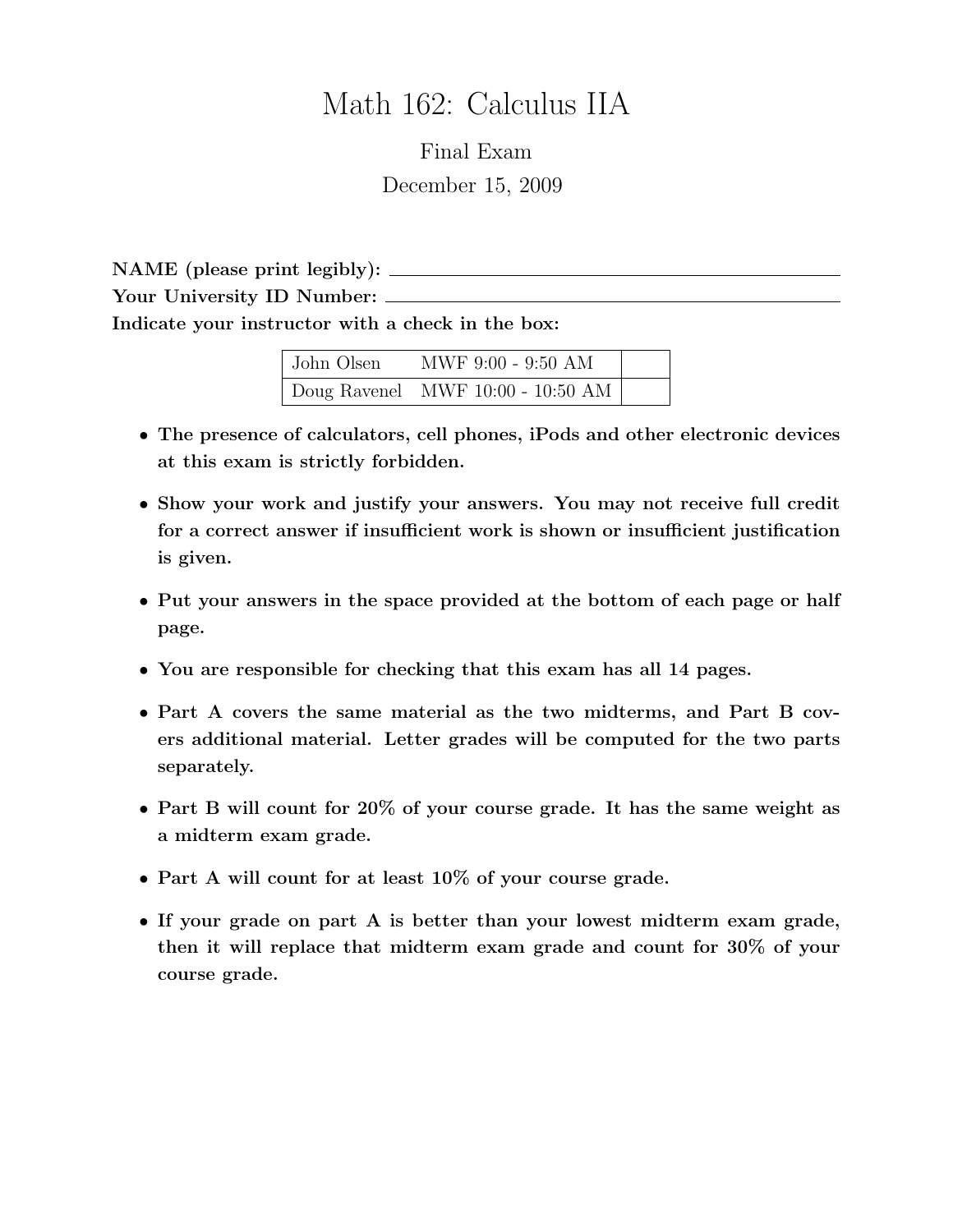| Part A         |              |              |  |  |
|----------------|--------------|--------------|--|--|
| QUESTION       | <b>VALUE</b> | <b>SCORE</b> |  |  |
| 1              | 20           |              |  |  |
| $\overline{2}$ | 20           |              |  |  |
| 3              | 15           |              |  |  |
| 4              | 15           |              |  |  |
| 5              | 10           |              |  |  |
| 6              | 20           |              |  |  |
| <b>TOTAL</b>   | 100          |              |  |  |

| Part B          |              |                        |  |  |
|-----------------|--------------|------------------------|--|--|
| <b>QUESTION</b> | <b>VALUE</b> | $\operatorname{SCORE}$ |  |  |
|                 | 25           |                        |  |  |
| 8               | 25           |                        |  |  |
| 9               | 15           |                        |  |  |
| 10              | 15           |                        |  |  |
| 11              | 20           |                        |  |  |
| <b>TOTAL</b>    | 100          |                        |  |  |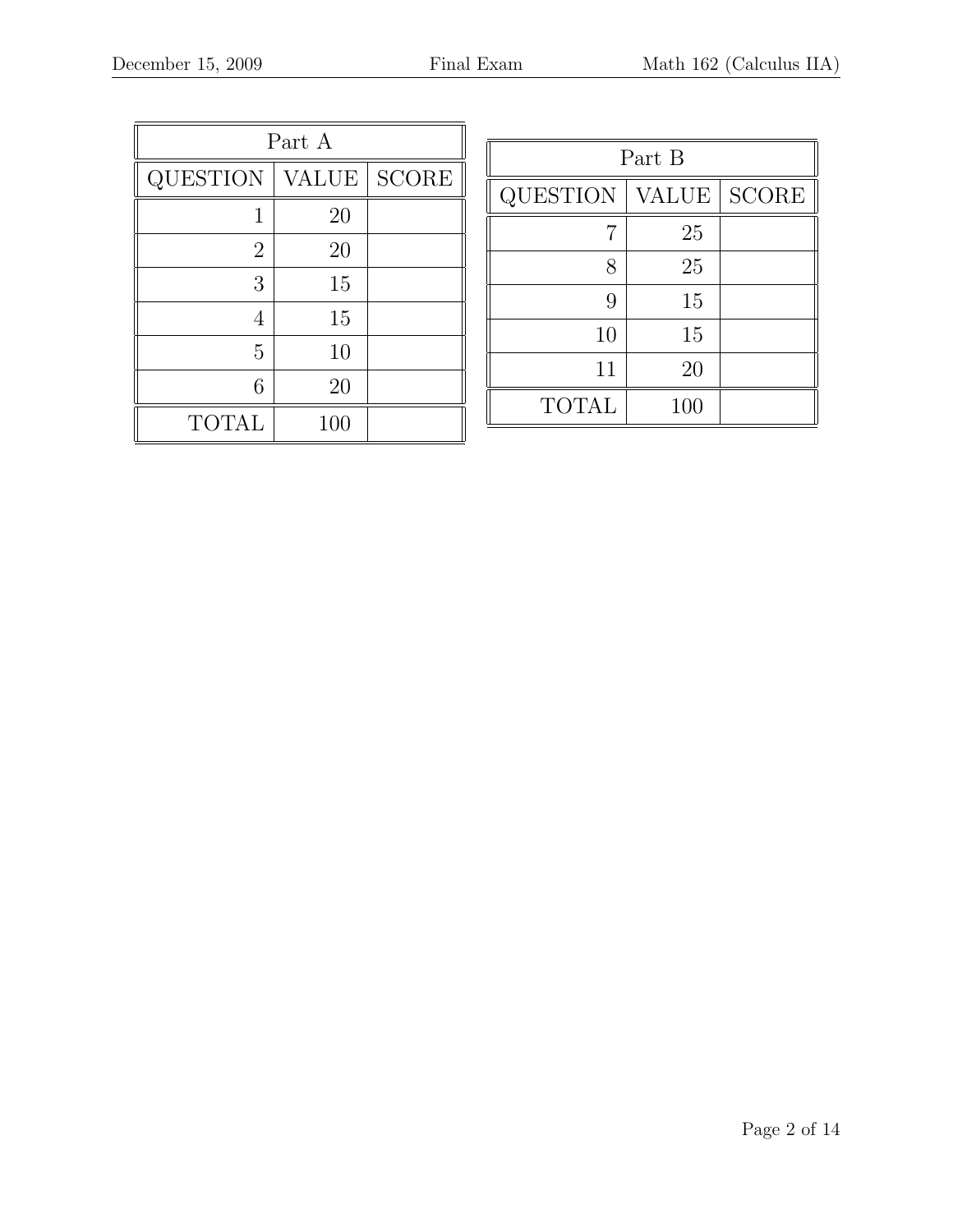### Part A

#### 1. (20 points)

(a) Find the partial fraction expansion of

$$
\frac{-3x-2}{x^3-x^2+4x-4}.
$$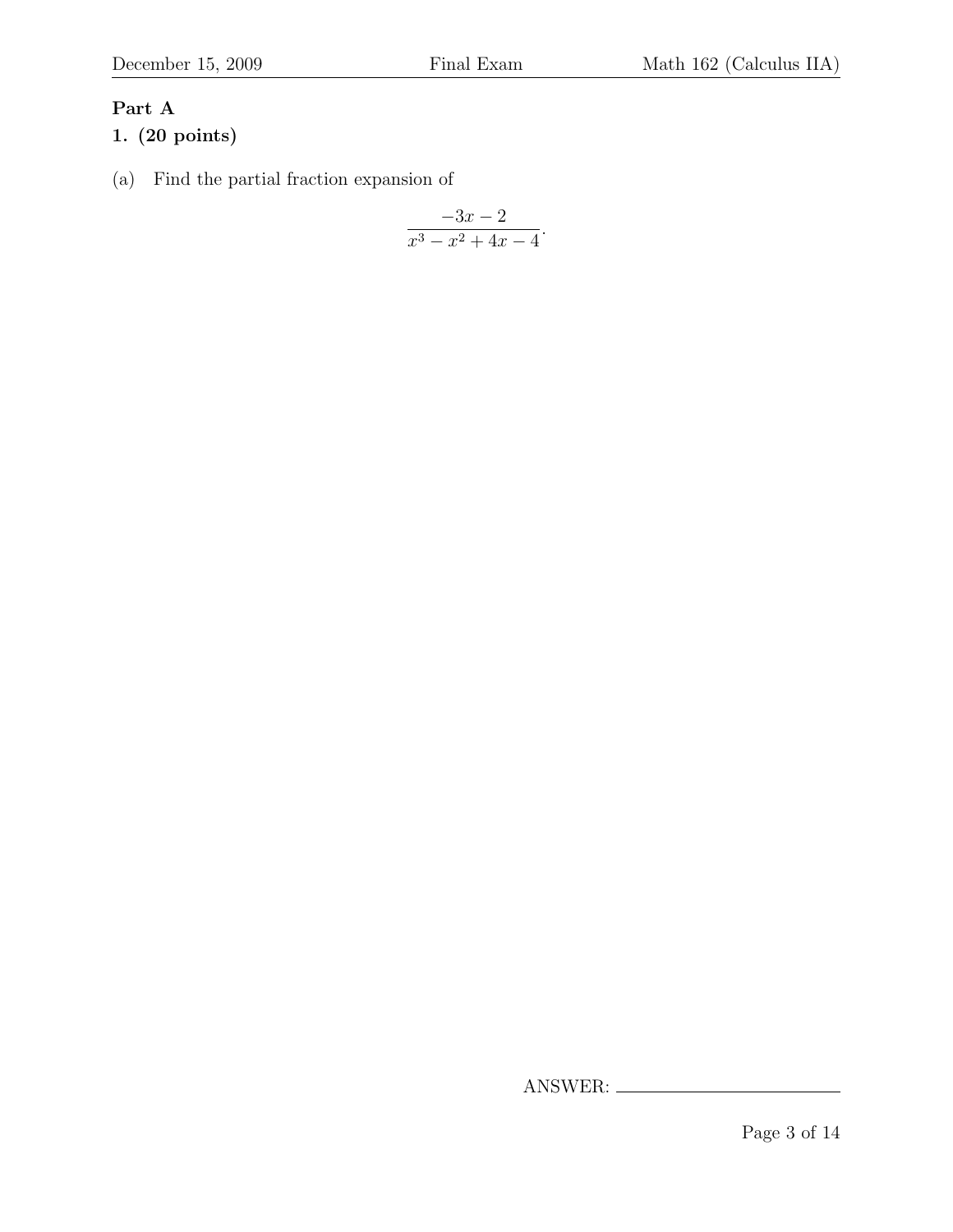(b) Calculate the integral

$$
\int \frac{-3x-2}{x^3 - x^2 + 4x - 4} \, dx.
$$

NOTE: The first part of this problem was designed to help you do the second part. If you did the first part incorrectly, you will not get partial credit for "correctly" using the wrong partial fraction expansion to find the integral.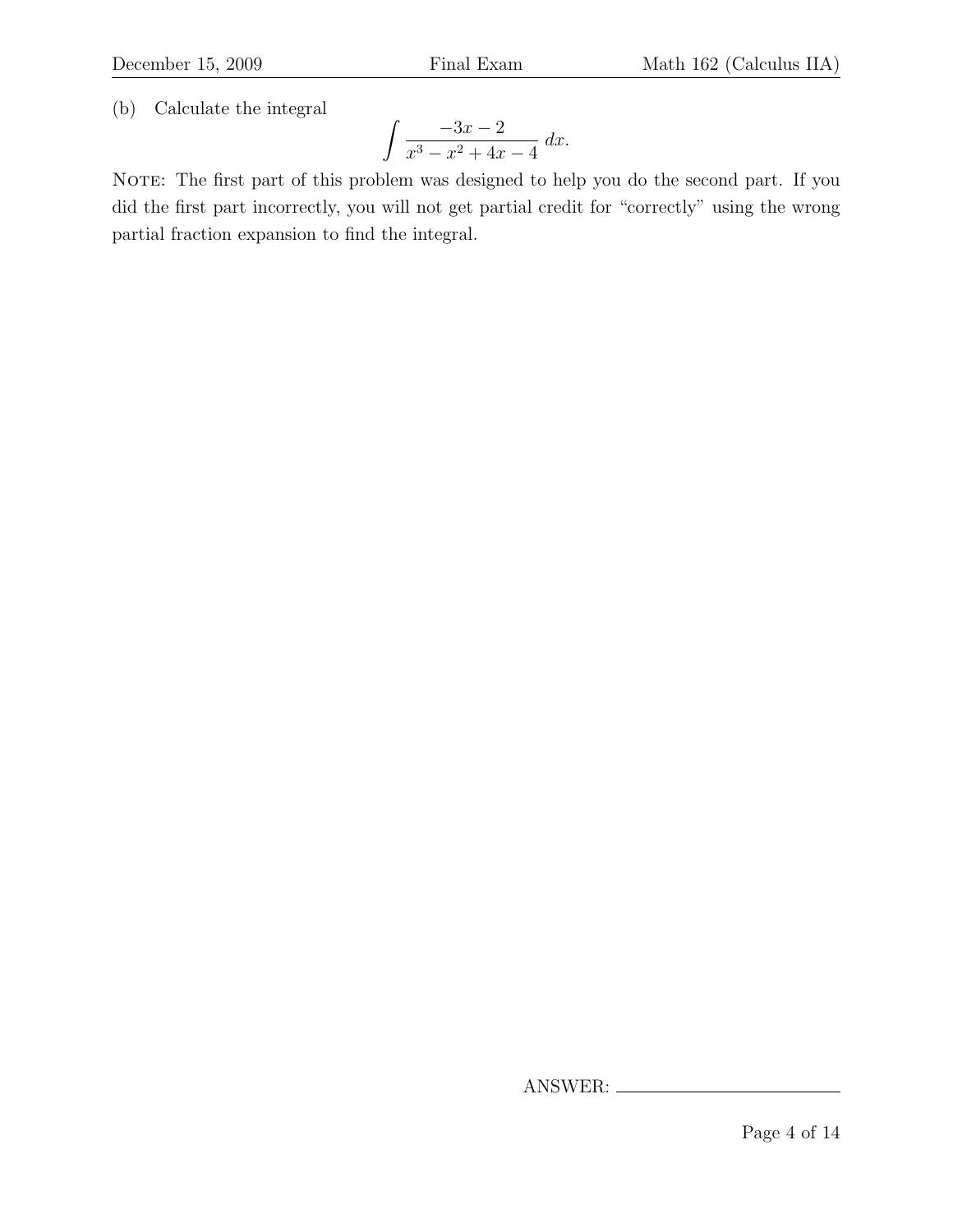## 2. (20 points)

Evaluate the integral

$$
\int \frac{\sqrt{4-x^2}}{x^2} \, dx
$$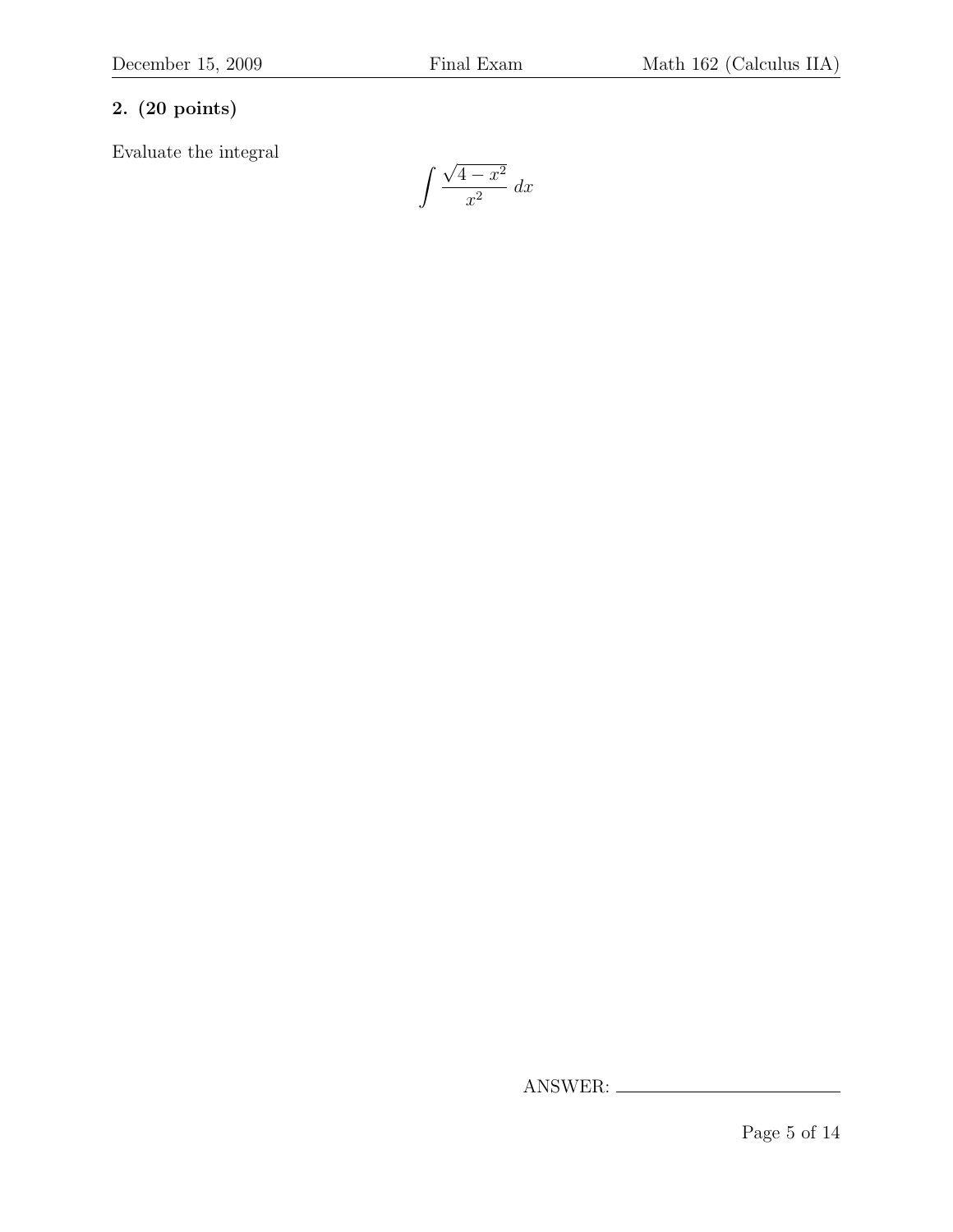Rotate the region bounded by  $y = 0$ ,  $y = e^{-x^2}$ ,  $x = 0$  and  $x = 1$  around the y-axis. Compute the volume of the resulting body.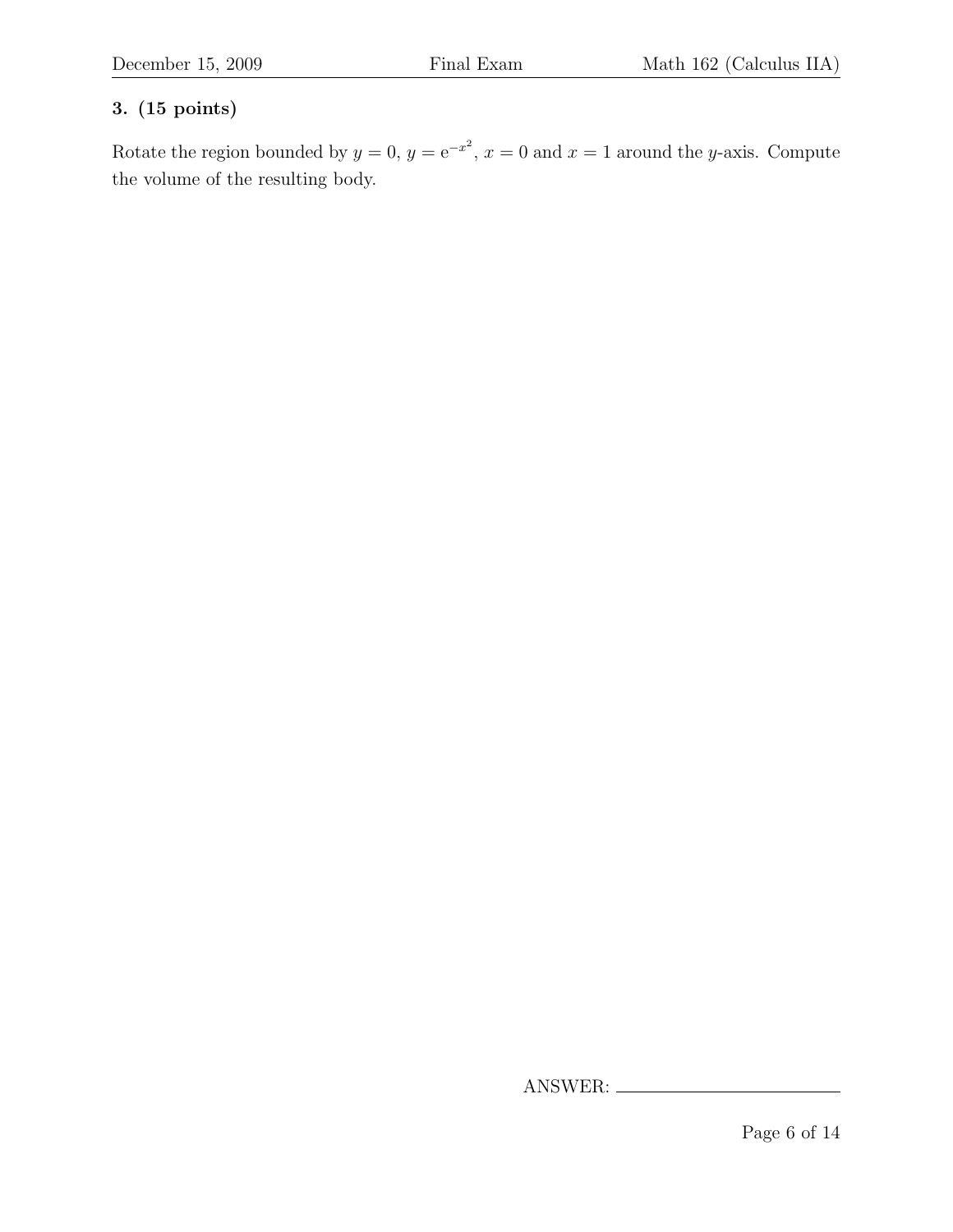A cylindrical well has radius  $1m$  and depth  $5m$ . The depth of the water in the well is 3m. How much work (in Joules) is required to empty the well? The density of water is  $1000kg/m^3$  and  $g = 9.8m/sec^2$ . You may assume  $9.8 \cdot \pi = 31$ . A Joule is the metric unit of work,  $1J = 1kg \cdot m^2/sec^2$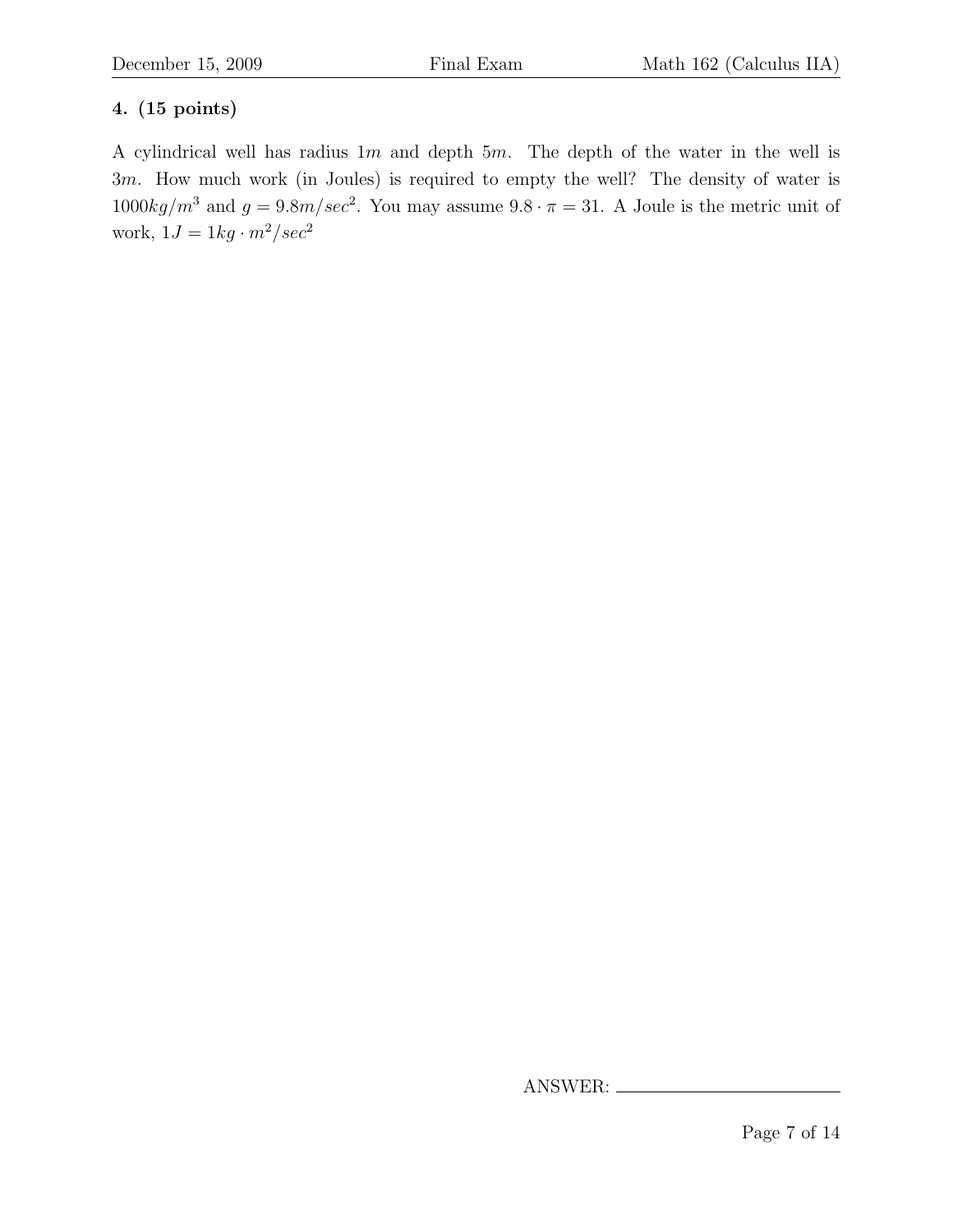Find the area of the region bounded by  $y = sin(x)$  and  $y = cos(x)$  for  $0 \le x \le \pi/4$ .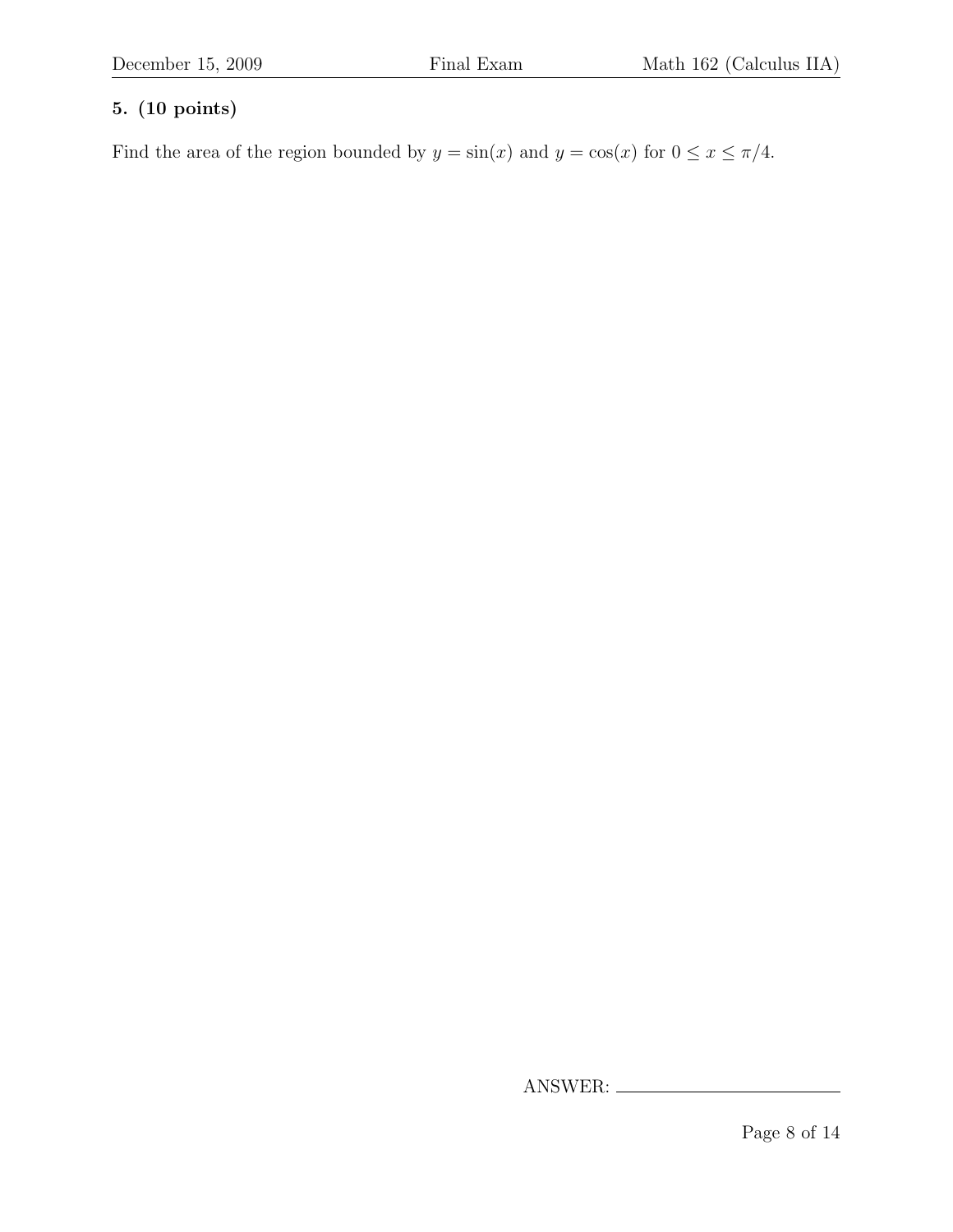#### 6. (20 points)

The cycloid is the curve defined by  $x(t) = r(t - \sin(t))$  and  $y(t) = r(1 - \cos(t))$ , where r is a constant. Find the arclength of the cycloid for  $0 \le t \le 2\pi$ . You may use the identity  $\sin^2(t) = (1 - \cos(2t))/2.$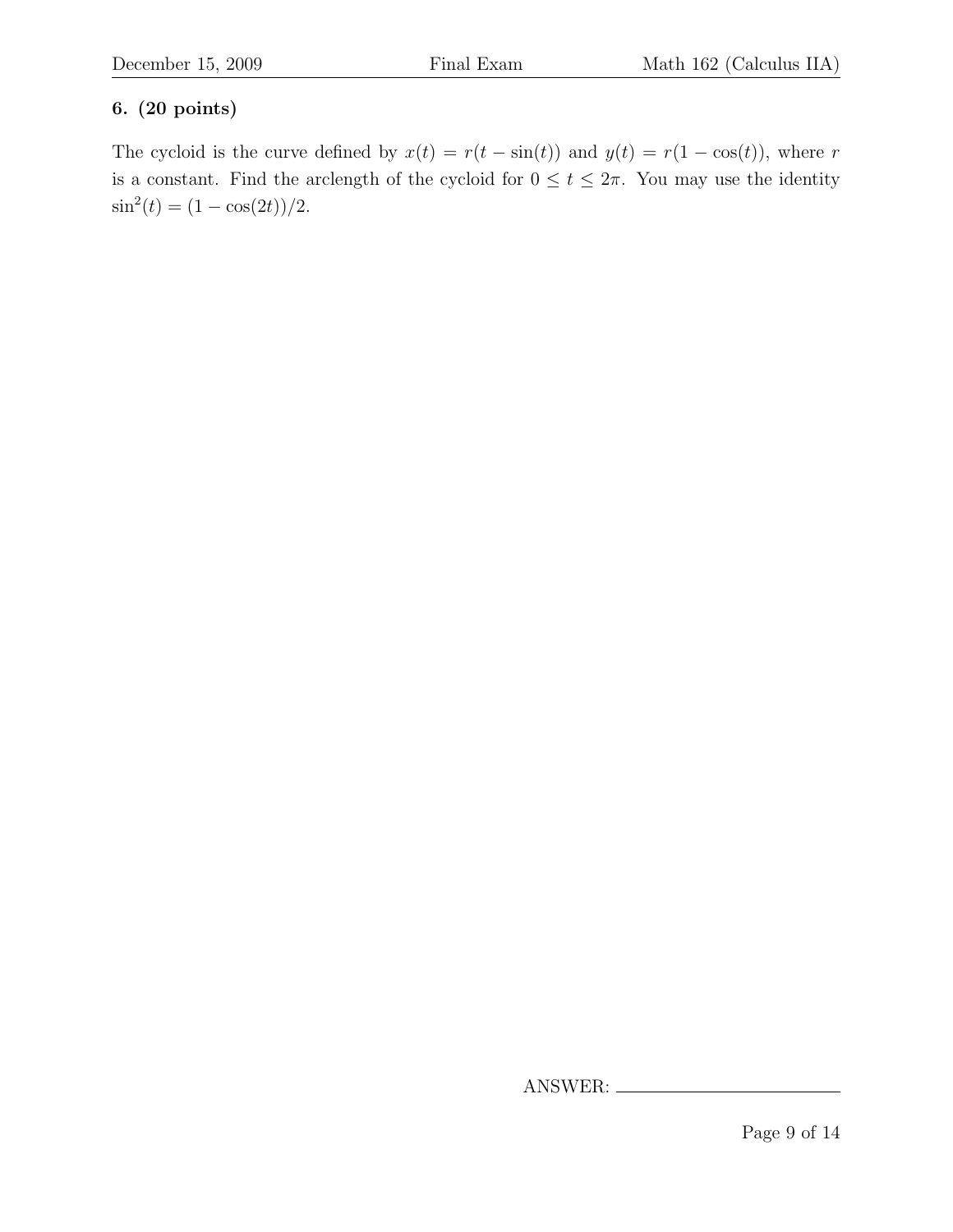### Part B

#### 7. (25 points)

(a) Find the power series expansion of  $1/(1+x^2)$ , as well as radius and interval of convergence.

(b) Find the power series for  $arctan(x)$ , as well as the radius and interval of convergence.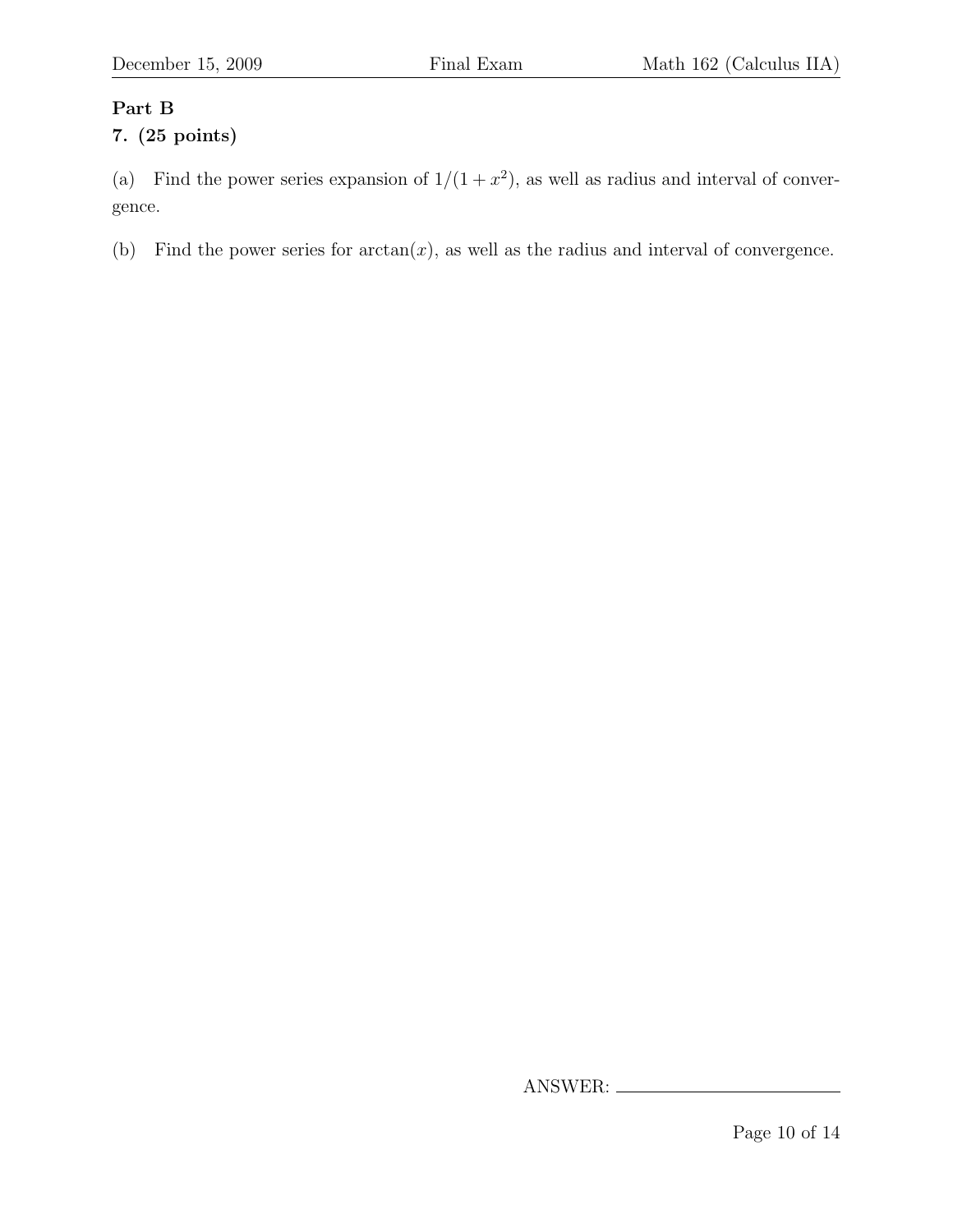(a) Find the Taylor series centered at 0 of the function  $e^{-x^2}$ , as well as radius and interval of convergence.

(b) Write the integral

$$
\int_0^x e^{-t^2} dt
$$

as a power series.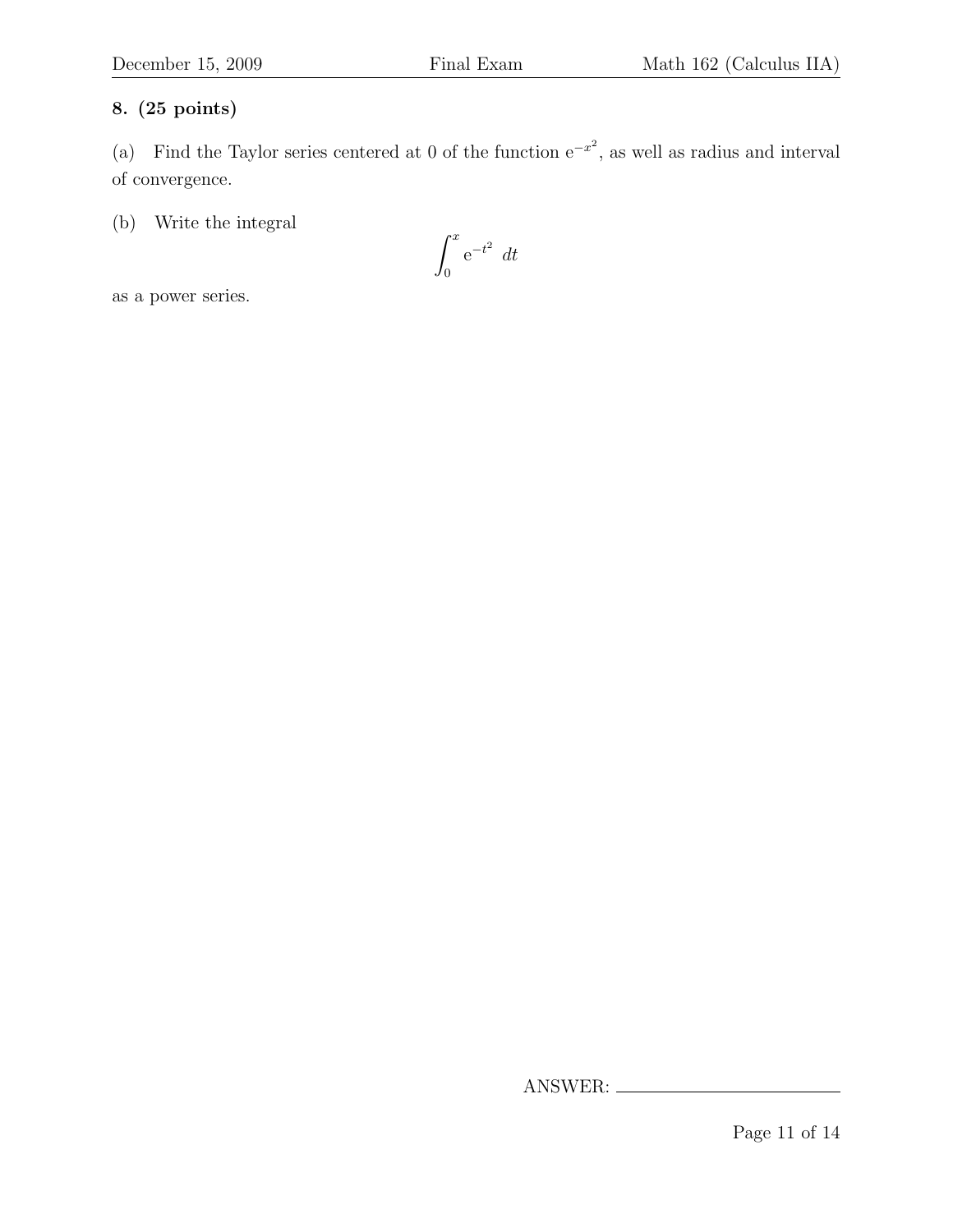Find the radius and interval of convergence of the power series

$$
\sum_{n=0}^{\infty} (-1)^n \frac{(x+2)^n}{n+1}.
$$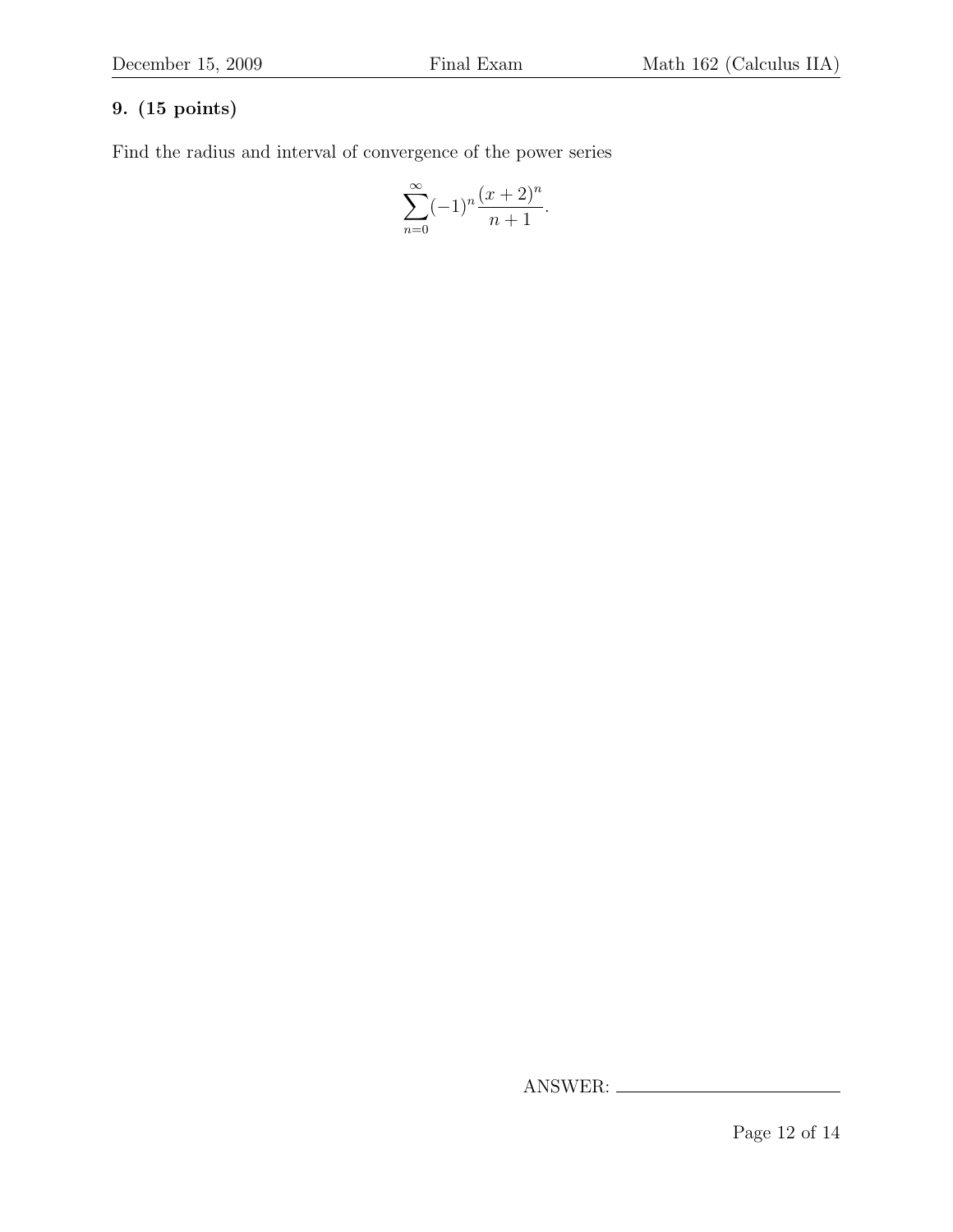Determine whether the series

$$
\sum_{n=2}^{\infty} (-1)^n \frac{1}{n \ln(n)}
$$

is absolutely convergent, conditionally convergent or divergent.